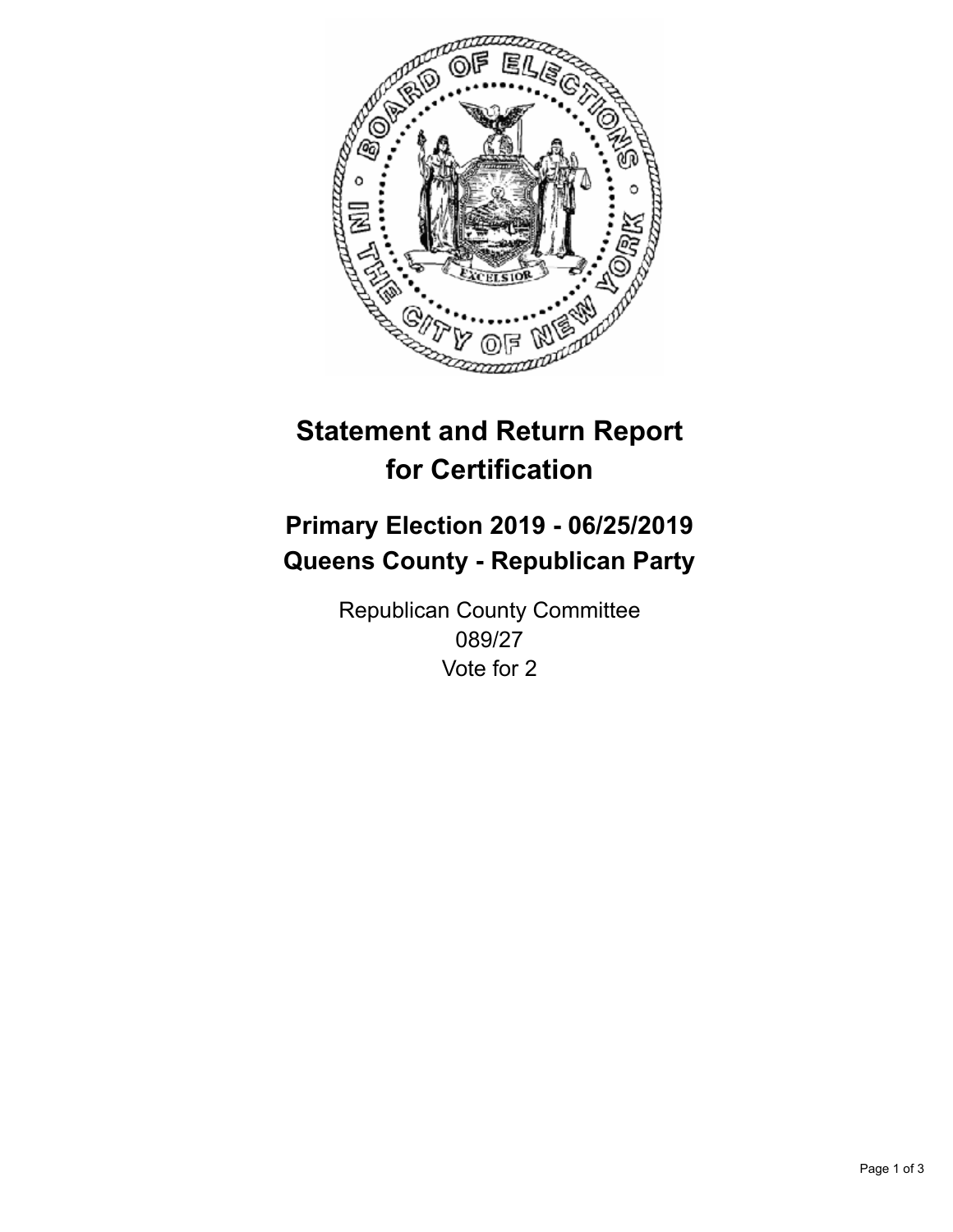

## **Assembly District 27**

| <b>PUBLIC COUNTER</b>                                    | 18       |
|----------------------------------------------------------|----------|
| <b>MANUALLY COUNTED EMERGENCY</b>                        | 0        |
| ABSENTEE / MILITARY                                      | 0        |
| AFFIDAVIT                                                | $\Omega$ |
| <b>Total Ballots</b>                                     | 18       |
| Less - Inapplicable Federal/Special Presidential Ballots | 0        |
| <b>Total Applicable Ballots</b>                          | 18       |
| DAVID A. LEVENSON                                        | 17       |
| <b>ROBERT FRICKER</b>                                    | 10       |
| <b>RITA HAWXHURST</b>                                    | 2        |
| MILDRED E. MCSKIMMING                                    | 0        |
| <b>Total Votes</b>                                       | 29       |
| Unrecorded                                               | 7        |